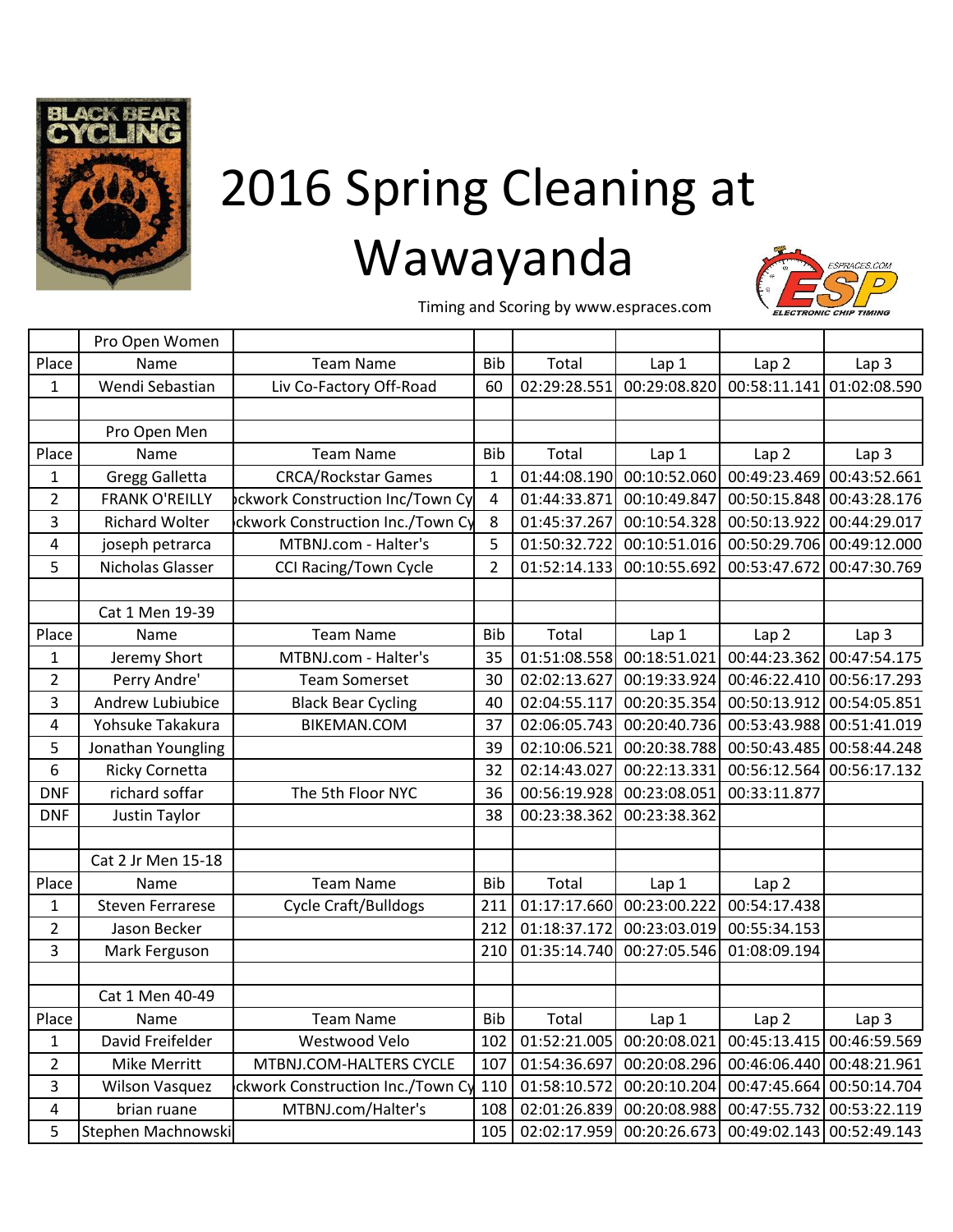| 6                | Jonathan Iwaszczuk      |                                         | 104        | 02:10:41.816 | 00:21:18.846 | 00:53:27.181     | 00:55:55.789              |
|------------------|-------------------------|-----------------------------------------|------------|--------------|--------------|------------------|---------------------------|
| $\overline{7}$   | Gary Grimm              | <b>Easy Riders Cycling</b>              | 111        | 02:10:41.944 | 00:21:26.747 | 00:53:18.476     | 00:55:56.721              |
| 8                | <b>JAMES A BOYD</b>     | TE CHIROPRACTIC/DARK HORSE CY           | 101        | 02:15:13.274 | 00:21:30.121 | 00:53:52.786     | 00:59:50.367              |
| 9                | Loren Graham            | NYCM/CNYC                               | 103        | 02:16:02.659 | 00:22:04.338 | 00:55:03.627     | 00:58:54.694              |
| <b>DNF</b>       | David Thompson          | Cycle-Smart                             | 109        | 01:10:38.350 | 00:20:08.656 | 00:50:29.694     |                           |
|                  |                         |                                         |            |              |              |                  |                           |
|                  | Cat 1 Men 50+           |                                         |            |              |              |                  |                           |
| Place            | Name                    | <b>Team Name</b>                        | <b>Bib</b> | Total        | Lap 1        | Lap <sub>2</sub> | Lap <sub>3</sub>          |
| 1                | David Kahl              | <b>ProPower Coaching</b>                | 156        | 01:49:14.960 | 00:20:04.195 | 00:43:49.839     | 00:45:20.926              |
| $\overline{2}$   | <b>Bob Eichlin</b>      | y Riders Cycling p/b Cutters Bike Sl    | 154        | 01:54:46.974 | 00:20:04.681 | 00:45:49.356     | 00:48:52.937              |
| 3                | Ken Welch               | <b>Bryans Bikes</b>                     | 160        | 01:55:44.908 | 00:20:42.789 | 00:46:31.115     | 00:48:31.004              |
| 4                | Chris Brawley           | MTBNJ.com-Halters Cycle                 | 151        | 01:58:53.850 | 00:20:47.337 | 00:47:31.685     | 00:50:34.828              |
| 5                | <b>Tom Folkl</b>        | <b>Bicycle Doctor</b>                   | 164        | 02:02:19.313 | 00:21:10.066 | 00:49:26.610     | 00:51:42.637              |
| 6                | Esteban Rodriguez       | <b>CRCA/SIDS BIKES NYC</b>              | 158        | 02:03:31.852 | 00:21:19.051 | 00:50:02.523     | 00:52:10.278              |
| $\overline{7}$   | gregory shanoian        | <b>Cycle Craft/Bulldogs</b>             | 159        | 02:04:07.715 | 00:21:38.840 | 00:50:36.996     | 00:51:51.879              |
| 8                | <b>Cliff Williams</b>   | ckwork Construction Inc / Town Cy       | 163        | 02:05:20.277 | 00:22:12.170 | 00:50:49.803     | 00:52:18.304              |
| 9                | <b>Reginald Clapper</b> | <b>Vertical Earth</b>                   | 153        | 02:06:29.952 | 00:21:04.393 | 00:51:47.799     | 00:53:37.760              |
| 10               | Jaime Alvarado          |                                         | 150        | 02:06:33.037 | 00:22:18.074 | 00:51:57.039     | 00:52:17.924              |
| 11               | David Chomowicz         | <b>CRCA/Rockstar Games</b>              | 152        | 02:11:34.853 | 00:22:26.690 | 00:52:24.209     | 00:56:43.954              |
| 12               | <b>Frank Ferrarese</b>  | Team Bikery/Montclair Cyclists          | 155        | 02:20:35.093 | 00:24:17.851 | 00:56:47.121     | 00:59:30.121              |
| 13               | <b>Steve Wagoner</b>    | <b>Team Campmor</b>                     | 165        | 02:36:51.097 | 00:23:30.030 | 00:55:59.806     | 01:17:21.261              |
|                  |                         |                                         |            |              |              |                  |                           |
|                  | Cat 1 Singlespeed       |                                         |            |              |              |                  |                           |
| Place            | Name                    | <b>Team Name</b>                        | <b>Bib</b> | Total        | Lap 1        | Lap <sub>2</sub> | Lap <sub>3</sub>          |
| $\mathbf 1$      | Mike Montalbano         | Race 4 Rescues                          | 465        | 01:52:10.179 | 00:20:25.688 | 00:44:20.442     | 00:48:24.049              |
| $\overline{2}$   | <b>Brian Kelley</b>     | Pawling cycle and sport                 | 462        | 01:56:12.361 | 00:21:59.527 | 00:46:52.867     | 00:48:19.967              |
| 3                | Chris LeDonne           | Cycle Craft/Bulldogs                    | 463        | 02:59:23.957 | 00:21:14.901 | 00:47:15.597     | 00:51:53.459              |
| 4                | Cima Bue                | <b>Burnside Forge</b>                   | 469        | 02:02:39.797 | 00:21:50.984 | 00:49:49.098     | 00:51:59.715              |
| 5                | Dominic Santa           | <b>Cycle Craft/Bulldogs</b>             | 467        | 02:04:09.120 | 00:22:18.048 | 00:50:59.404     | 00:51:51.668              |
| $\boldsymbol{6}$ | Kenny Reynolds          | F1 bike club                            | 466        | 02:06:43.743 | 00:22:35.172 | 00:51:04.612     | 00:54:03.959              |
| 7                | Jaime Castrillon Jr     | <b>Shore Cycling Sports</b>             | 461        | 02:08:40.259 | 00:22:27.611 |                  | 00:52:01.783 00:55:10.865 |
| 8                | joe caruso              | Bikesport/Slyfox                        | 460        | 02:08:40.808 | 00:22:03.561 | 00:52:26.106     | 00:55:11.141              |
| <b>DNF</b>       | james louch             | <b>Team Bicycle Doctor</b>              | 464        | 01:16:33.872 | 00:22:17.514 | 00:54:16.358     |                           |
| <b>DNF</b>       | David Van Wart          | Team Town Cycle                         | 468        | 00:23:33.231 | 00:23:33.231 |                  |                           |
|                  |                         |                                         |            |              |              |                  |                           |
|                  | Cat 1 Women 40+         |                                         |            |              |              |                  |                           |
| Place            | Name                    | <b>Team Name</b>                        | <b>Bib</b> | Total        | Lap 1        | Lap <sub>2</sub> | Lap <sub>3</sub>          |
| $\mathbf{1}$     | <b>Holly Clapper</b>    | <b>Vertical Earth</b>                   | 80         | 02:26:30.051 | 00:24:19.064 | 00:59:22.717     | 01:02:48.270              |
| $\overline{2}$   | Robin Dunn              | <b>Cognition Coaching</b>               | 81         | 02:41:34.086 | 00:24:44.918 | 01:01:44.169     | 01:15:04.999              |
|                  | Cat 1 Women 19-39       |                                         |            |              |              |                  |                           |
| Place            | Name                    | <b>Team Name</b>                        | <b>Bib</b> | Total        | Lap 1        | Lap <sub>2</sub> |                           |
| <b>DNF</b>       | Ruth Vandevanter        | <b>pckwork Construction Inc/Town Cy</b> | 202        | 01:32:52.394 | 00:26:26.206 | 01:06:26.188     |                           |
|                  |                         |                                         |            |              |              |                  |                           |
|                  | Cat 2 Jr Men 10-14      |                                         |            |              |              |                  |                           |
| Place            | Name                    | <b>Team Name</b>                        | <b>Bib</b> | Total        | Lap 1        | Lap <sub>2</sub> |                           |
| $1\,$            | Jonah Vasquez           | ckwork Construction Inc./Town Cy 190    |            | 01:18:07.061 | 00:23:03.019 | 00:55:04.042     |                           |
|                  |                         |                                         |            |              |              |                  |                           |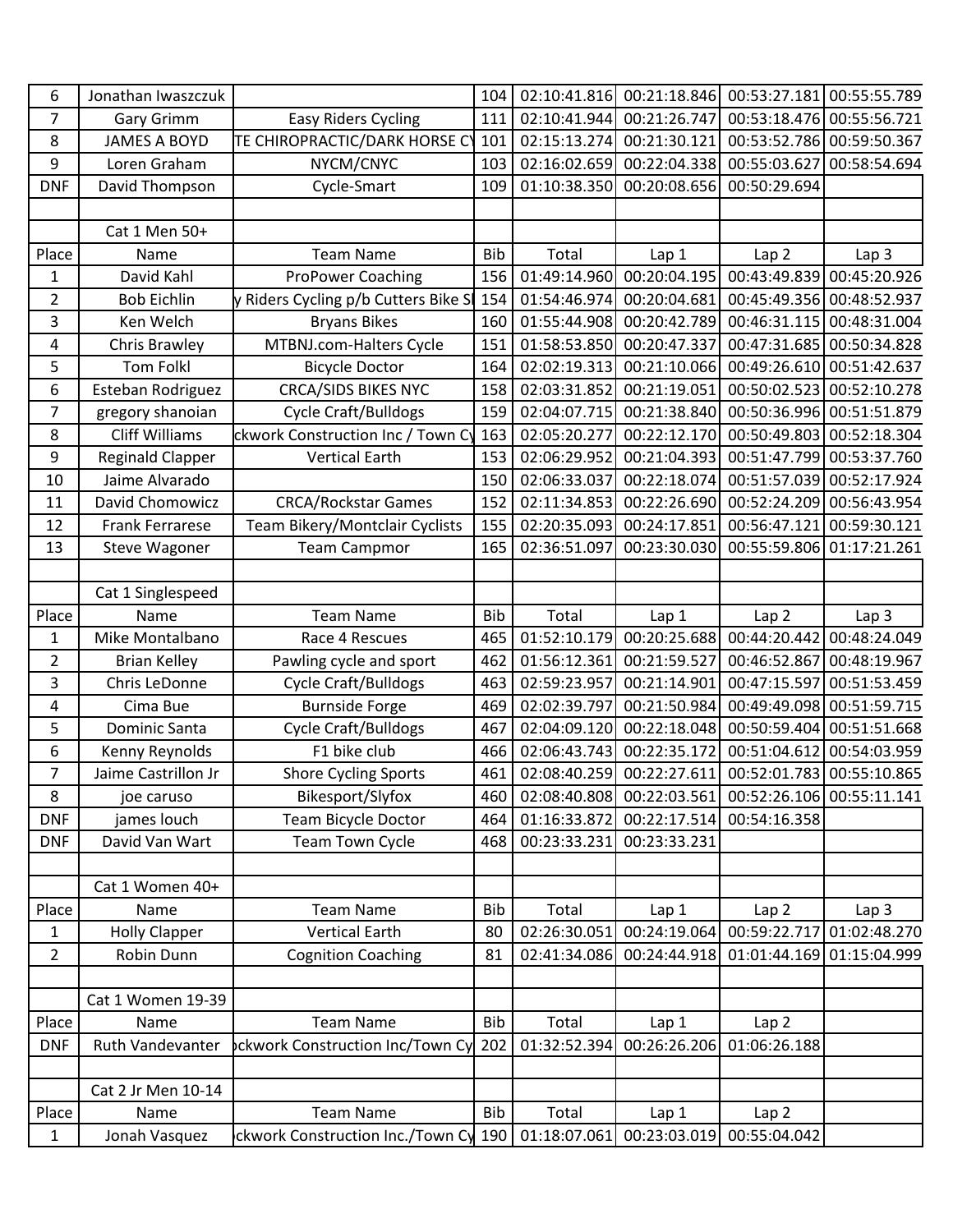| $\overline{2}$ | Jesse Lippner           |                              | 191        | 01:38:12.272 | 00:28:00.706 | 01:10:11.566     |  |
|----------------|-------------------------|------------------------------|------------|--------------|--------------|------------------|--|
|                |                         |                              |            |              |              |                  |  |
|                | Cat 2 Men 19-39         |                              |            |              |              |                  |  |
| Place          | Name                    | <b>Team Name</b>             | <b>Bib</b> | Total        | Lap 1        | Lap <sub>2</sub> |  |
| $\mathbf{1}$   | <b>Brian Ackerman</b>   |                              | 230        | 01:09:51.804 | 00:20:25.960 | 00:49:25.844     |  |
| $\overline{2}$ | <b>Ryan Singer</b>      |                              | 244        | 01:11:04.217 | 00:21:15.102 | 00:49:49.115     |  |
| 3              | Zachery Erb             | <b>Cutters Bike Shop</b>     | 232        | 01:11:36.491 | 00:21:31.716 | 00:50:04.775     |  |
| 4              | Derick Gilmour          | <b>Bicycle Workshop</b>      | 234        | 01:14:10.228 | 00:21:31.894 | 00:52:38.334     |  |
| 5              | <b>Andres Ranirez</b>   | Marty's gorila bikes         | 240        | 01:15:37.250 | 00:21:14.668 | 00:54:22.582     |  |
| 6              | <b>Charles Gomes</b>    | <b>Bicycle Workshop</b>      | 235        | 01:16:43.355 | 00:22:23.051 | 00:54:20.304     |  |
| $\overline{7}$ | <b>Wesley Becker</b>    |                              | 247        | 01:17:47.637 | 00:22:29.829 | 00:55:17.808     |  |
| 8              | <b>Timothy Schaffer</b> | KruisCX p/b Repucom          | 242        | 01:22:00.789 | 00:23:42.866 | 00:58:17.923     |  |
| 9              | Jeison Marroquin        | Team marty's                 | 237        | 01:24:00.092 | 00:24:07.693 | 00:59:52.399     |  |
| 10             | <b>Vincent Stapeart</b> | <b>Wanda Monsters</b>        | 245        | 01:25:56.015 | 00:24:18.465 | 01:01:37.550     |  |
| 11             | Joseph Tutt             | <b>CRCA/SIDS BIKES NYC</b>   | 246        | 01:26:16.607 | 00:24:03.740 | 01:02:12.867     |  |
| 12             | <b>Daniel Petrone</b>   | Town Cycle                   | 239        | 01:26:58.199 | 00:24:06.956 | 01:02:51.243     |  |
| 13             | Nate Fischer            | Team Town Cycle              | 233        | 01:35:00.452 | 00:27:43.890 | 01:07:16.562     |  |
| 14             | Adam Rosario            | <b>Wanda Monsters</b>        | 241        | 02:02:09.327 | 00:23:42.926 | 01:38:26.401     |  |
|                |                         |                              |            |              |              |                  |  |
|                | Fat Bike                |                              |            |              |              |                  |  |
| Place          | Name                    | <b>Team Name</b>             | <b>Bib</b> | Total        | Lap 1        | Lap <sub>2</sub> |  |
| 1              | William Wall II         | <b>TEAM OVERLOOK</b>         | 295        | 01:12:44.412 | 00:21:44.436 | 00:50:59.976     |  |
| $\overline{2}$ | John Murray             | <b>JORBA</b>                 | 292        | 01:17:03.780 | 00:22:33.877 | 00:54:29.903     |  |
| 3              | Lionel Senior           | Verrazano team racing        | 293        | 01:29:11.337 | 00:26:22.704 | 01:02:48.633     |  |
| 4              | <b>Tyler VanHise</b>    | Team Hb Hilltop              | 294        | 01:30:52.348 | 00:26:20.238 | 01:04:32.110     |  |
|                |                         |                              |            |              |              |                  |  |
|                | Cat 2 Men 40-49         |                              |            |              |              |                  |  |
| Place          | Name                    | <b>Team Name</b>             | <b>Bib</b> | Total        | Lap 1        | Lap <sub>2</sub> |  |
| 1              | Stephen Pilcer          |                              | 352        | 01:10:38.932 | 00:21:43.484 | 00:48:55.448     |  |
| $\overline{2}$ | <b>Jack Bailey</b>      | <b>KMS Cycling</b>           | 340        | 01:11:18.994 | 00:10:11.490 | 01:01:07.504     |  |
| 3              | <b>Bill Dove</b>        | <b>Team Tuxedo</b>           | 345        | 01:15:56.398 | 00:22:30.087 | 00:53:26.311     |  |
| 4              | Michael Rossi           | <b>TEAM TUXEDO</b>           | 353        | 01:16:55.202 | 00:22:36.010 | 00:54:19.192     |  |
| 5              | Vito Triolo             |                              | 356        | 01:17:58.514 | 00:22:51.668 | 00:55:06.846     |  |
| 6              | Piotr Bilik             | <b>Fibaro Racing</b>         | 341        | 01:21:22.085 | 00:23:15.481 | 00:58:06.604     |  |
| $\overline{7}$ | Marek Obszynski         | <b>Fibaro Racing</b>         | 351        | 01:22:34.757 | 00:24:36.463 | 00:57:58.294     |  |
| 8              | Ricardo Collaro         |                              | 357        | 01:23:08.637 | 00:22:24.727 | 01:00:43.910     |  |
| 9              | Cesar Cuevas            |                              | 344        | 01:23:11.889 | 00:23:01.165 | 01:00:10.724     |  |
| 10             | <b>Brian Galletta</b>   | <b>Brands Factory Racing</b> | 347        | 01:23:15.733 | 00:24:06.260 | 00:59:09.473     |  |
| 11             | Ned Lloyd Ruiz          | Team Lauren Abigail          | 354        | 01:23:37.924 | 00:23:48.865 | 00:59:49.059     |  |
| 12             | Mike Moskowitz          | Team Town Cycle              | 350        | 01:27:01.332 | 00:24:57.842 | 01:02:03.490     |  |
| 13             | Rod Millott             | CRCA/KruisCX p/b Repucom     | 349        | 01:31:02.974 | 00:24:44.221 | 01:06:18.753     |  |
| 14             | Dennis Yurcik           |                              | 355        | 01:34:07.328 | 00:27:31.655 | 01:06:35.673     |  |
| 15             | PASQUALE GIGLIOTTI      | <b>CLASS CYCLES</b>          | 348        | 01:37:40.798 | 00:28:23.312 | 01:09:17.486     |  |
| 16             | Joe Esak                | <b>Team Campmor</b>          | 346        | 01:39:52.808 | 00:27:43.039 | 01:12:09.769     |  |
|                |                         |                              |            |              |              |                  |  |
|                | Cat 2 Men 50+           |                              |            |              |              |                  |  |
| Place          | Name                    | <b>Team Name</b>             | Bib        | Total        | Lap 1        | Lap2             |  |
|                |                         |                              |            |              |              |                  |  |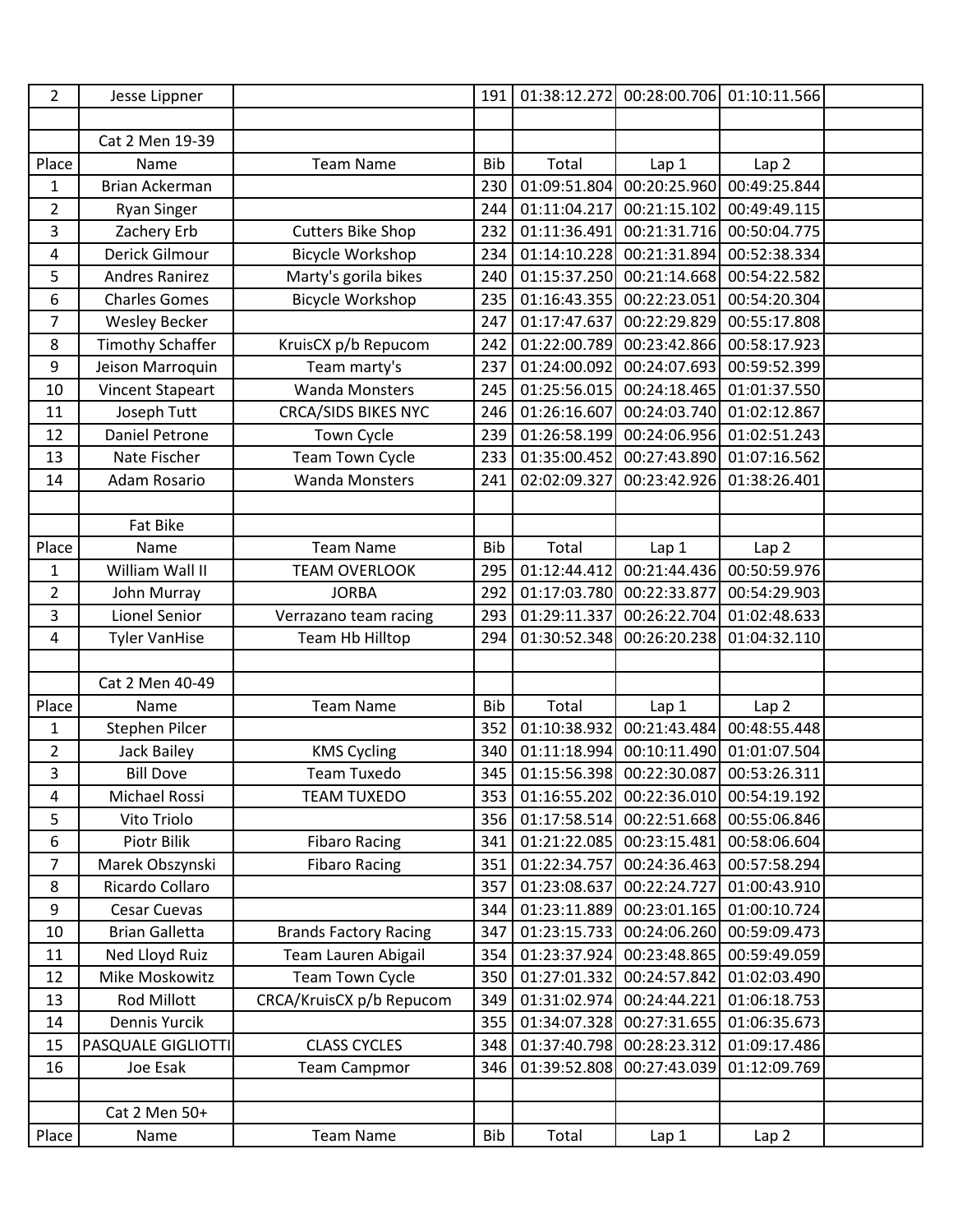| 1              | Jeff Coneys                   | <b>Team Campmor</b>               | 441        | 01:21:12.348 | 00:22:56.369 | 00:58:15.979     |  |
|----------------|-------------------------------|-----------------------------------|------------|--------------|--------------|------------------|--|
| $\overline{2}$ | <b>Craig Rotile</b>           | <b>Finkraft Cycling Team</b>      | 444        | 01:23:40.441 | 00:22:54.584 | 01:00:45.857     |  |
| 3              | steve Holic                   | Pawling Cycle & Sport             | 443        | 01:26:30.254 | 00:24:30.077 | 01:02:00.177     |  |
| 4              | Eric Carlson                  | Westwood Velo                     | 440        | 01:38:06.943 | 00:26:13.457 | 01:11:53.486     |  |
|                |                               |                                   |            |              |              |                  |  |
|                | Cat 2 Women 12-18             |                                   |            |              |              |                  |  |
| Place          | Name                          | <b>Team Name</b>                  | <b>Bib</b> | Total        | Lap 1        | Lap <sub>2</sub> |  |
| 1              | Nina Machnowski               |                                   | 225        | 01:43:29.807 | 00:28:33.808 | 01:14:55.999     |  |
|                |                               |                                   |            |              |              |                  |  |
|                | Cat 2 Women 19-39             |                                   |            |              |              |                  |  |
| Place          | Name                          | <b>Team Name</b>                  | <b>Bib</b> | Total        | Lap 1        | Lap <sub>2</sub> |  |
| $\mathbf{1}$   | Dominique Verlaan             | MTBNJ.com - Halter's              | 203        | 01:22:13.848 | 00:27:24.955 | 00:54:48.893     |  |
| $\overline{2}$ | Lucia Deng                    | ThisTeamSavesLives                | 200        | 01:47:30.993 | 00:28:00.643 | 01:19:30.350     |  |
|                |                               |                                   |            |              |              |                  |  |
|                | Cat 2 Women 40+               |                                   |            |              |              |                  |  |
| Place          | Name                          | <b>Team Name</b>                  | <b>Bib</b> | Total        | Lap 1        | Lap <sub>2</sub> |  |
| 1              | Alexandra Gruener             | MTBNJ.com/Halter's                | 390        | 01:38:23.460 | 00:27:57.076 | 01:10:26.384     |  |
| $\overline{2}$ | Stephanie McKeon              | <b>Team Campmor</b>               | 391        | 01:42:14.345 | 00:29:57.498 | 01:12:16.847     |  |
|                |                               |                                   |            |              |              |                  |  |
|                | Cat 2 Singlespeed Men         |                                   |            |              |              |                  |  |
| Place          | Name                          | <b>Team Name</b>                  | <b>Bib</b> | Total        | Lap 1        | Lap <sub>2</sub> |  |
| 1              | guillaume nelessen            | Van Dessel Factory Team           | 404        | 01:06:52.457 | 00:20:00.839 | 00:46:51.618     |  |
| $\overline{2}$ | David Taylor                  |                                   | 406        | 01:13:01.126 | 00:21:50.805 | 00:51:10.321     |  |
| 3              | Kevin Kurie                   |                                   | 403        | 01:15:16.959 | 00:21:24.001 | 00:53:52.958     |  |
| 4              | John Courain                  |                                   | 400        | 01:15:51.495 | 00:22:47.414 | 00:53:04.081     |  |
| 5              | Robert Siciliano              | <b>ASCO</b>                       | 405        | 01:17:03.167 | 00:22:56.120 | 00:54:07.047     |  |
| 6              | Michael Grant                 | <b>TEAM Tuxedo</b>                | 402        | 01:19:22.681 | 00:22:48.914 | 00:56:33.767     |  |
| 7              | David Wells                   | Van Dessel Factory Team           | 408        | 01:31:01.692 | 00:24:29.338 | 01:06:32.354     |  |
|                |                               |                                   |            |              |              |                  |  |
|                | 60+ Open Men (All Categories) |                                   |            |              |              |                  |  |
| Place          | Name                          | <b>Team Name</b>                  | Bib        | Total        | Lap 1        | Lap <sub>2</sub> |  |
| 1              | Henry Gozdz                   | <b>Team Campmor</b>               | 273        | 01:33:15.265 | 00:28:32.340 | 01:04:42.925     |  |
| $\overline{2}$ | Mark Blasch                   |                                   | 270        | 01:34:48.154 | 00:26:59.194 | 01:07:48.960     |  |
| 3              | Ron Lippner                   |                                   | 274        | 01:41:20.934 | 00:29:05.404 | 01:12:15.530     |  |
| 4              | seth glasser                  | <b>CCI Racing/Town Cycle</b>      | 271        | 01:46:57.042 | 00:30:11.267 | 01:16:45.775     |  |
|                |                               |                                   |            |              |              |                  |  |
|                | Cat 3 Jr Men 10-14            |                                   |            |              |              |                  |  |
| Place          | Name                          | <b>Team Name</b>                  | <b>Bib</b> | Total        | Lap 1        |                  |  |
| 1              | Ronny VanHoorebeke            |                                   | 502        | 00:41:01.904 | 00:41:01.904 |                  |  |
| $\overline{2}$ | David Thompson                | T Cycling Advancement Junior Teal | 501        | 00:41:03.771 | 00:41:03.771 |                  |  |
| 3              | DJ Toback                     |                                   | 503        | 01:01:21.728 | 01:01:21.728 |                  |  |
| $\overline{4}$ | Julian Grant                  | <b>TEAM Tuxedo</b>                | 500        | 01:02:28.266 | 01:02:28.266 |                  |  |
|                |                               |                                   |            |              |              |                  |  |
|                | Cat 3 Men 19-39               |                                   |            |              |              |                  |  |
| Place          | Name                          | <b>Team Name</b>                  | <b>Bib</b> | Total        | Lap 1        |                  |  |
| 1              | Phil Cole                     |                                   | 302        | 00:34:36.250 | 00:34:36.250 |                  |  |
| $\overline{2}$ | Austin Delisa                 |                                   | 305        | 00:36:16.152 | 00:36:16.152 |                  |  |